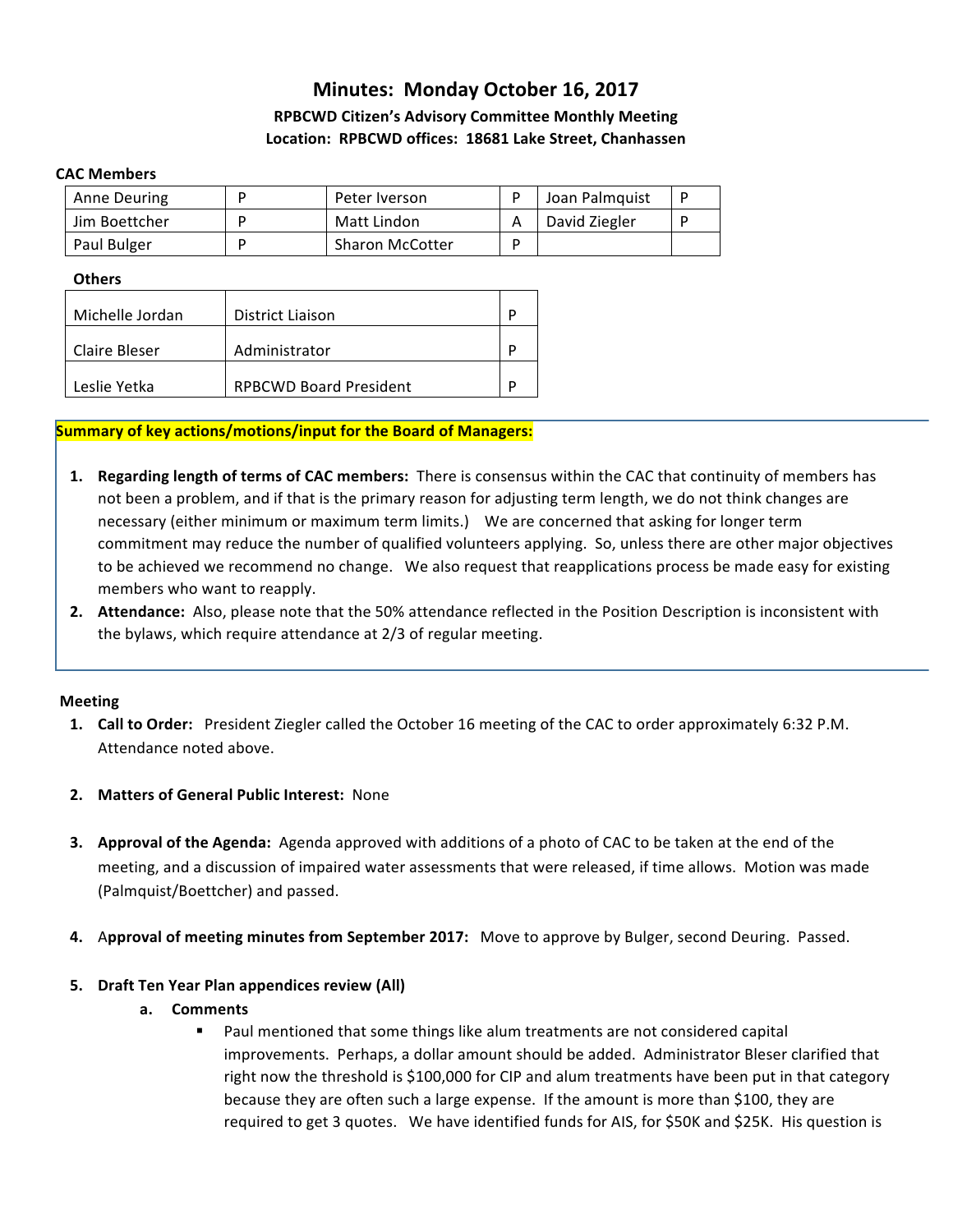whether we should call this category something other than capital improvements projects. Perhaps call it CIP/or high expense projects.

- Consensus from the CAC on the Plan: Wow, breathtaking etc. Joan and Anne did add comments to the Google document, which Claire will review.
- They are considering the plan making it more of a wiki, so readers can delve deeper into the document—making it interactive. But each chapter is stand alone.
- Question on Report Card (I and E) was clarified as incentive and education. Excellent weaving the stewardship into the E&O plan.
- Discussion if there was a skew in the review process to one type of project. It was suggested that we test the tool. Might be good to call that out to address this.
- Question: Difference between a quote and a bid. Quote is can you give me an estimate, but a bid they publish the specifics and they must put in a specific bid based on the specifics.
- Define the LGU the first time: Local Government Unit.
- Status: TAC wanted help reaching out to MN Pollution Control agency, to see if other communities can take credit for helping improve a water body. How do we distribute the benefits of a project; how does a community take credit? Is there fair way to distribute the allocation? Some communities have limitation to space (e.g. Deephaven) wanted to know if they can contribute to another communities and get "credit" for their participation. So, TAC is working with MPCA to address this question. Depending on how the MCPA responds, it may require some changes to the plan, delaying its release until December.
- Next steps: The Staff will review the comments we made, add comments to ours and then present it to the board.

# **b.** Recommendations for board and staff review:

- CAC recommendations are as reflected in the google docs document and outlined above.
- **•** There are numerous pollutants, and the restoration, green corridor, scenic wildlife etc. to consider. If there is an impaired waterbody, it must be determined how much reduction has is necessary to restore the waterbody, e.g. 50 lbs. 250 lbs. Each waterbody will be different, depending on how much the model says you should remove.

# **6.** Review 25 by 25 and see how it relates to our goals and actions (Paul - All)

- a. Paul went through 25x25 comments and how they aligned with items in the plan that addressed them. (Thank you Paul!) He showed how most of them were covered, except for: 1) Real cost /value of water, 2) Idea of cap and trade on water quality (new, unconventional idea), and 3) Embedding water resource education in state curriculum in terms of goals and strategies. Conclusion: no major gaps, or conflicts, but generally in alignment.
- b. We agreed that when we get the next version back, we should review it one more time in light of the 25 x 25.

# **7.** Updates from subcommittees as available

- a. **Storm Drain (Sharon, Matt):** Sharon and Matt split responsibilities between them, so Sharon reported on her efforts. The first ever event--storm drain cleanup is in Chanhassen next Saturday starting at 9:30 at the Senior Center. Volunteers can sign up at city site and there are five sites to clean up. Congratulations on this first ever event! Sharon also closed the loop with Shorewood, and agreed they will be first next year, maybe in the Spring. Sharon is giving one of them the Spark Plug award acknowledging that they put the spark into it.
- **b.** Ground Water (Paul): He reviewed the Barr plan with Groundwater in mind. A lot of the report is structured for large scale ground water recharge (retain the aquifer) but don't really describe how this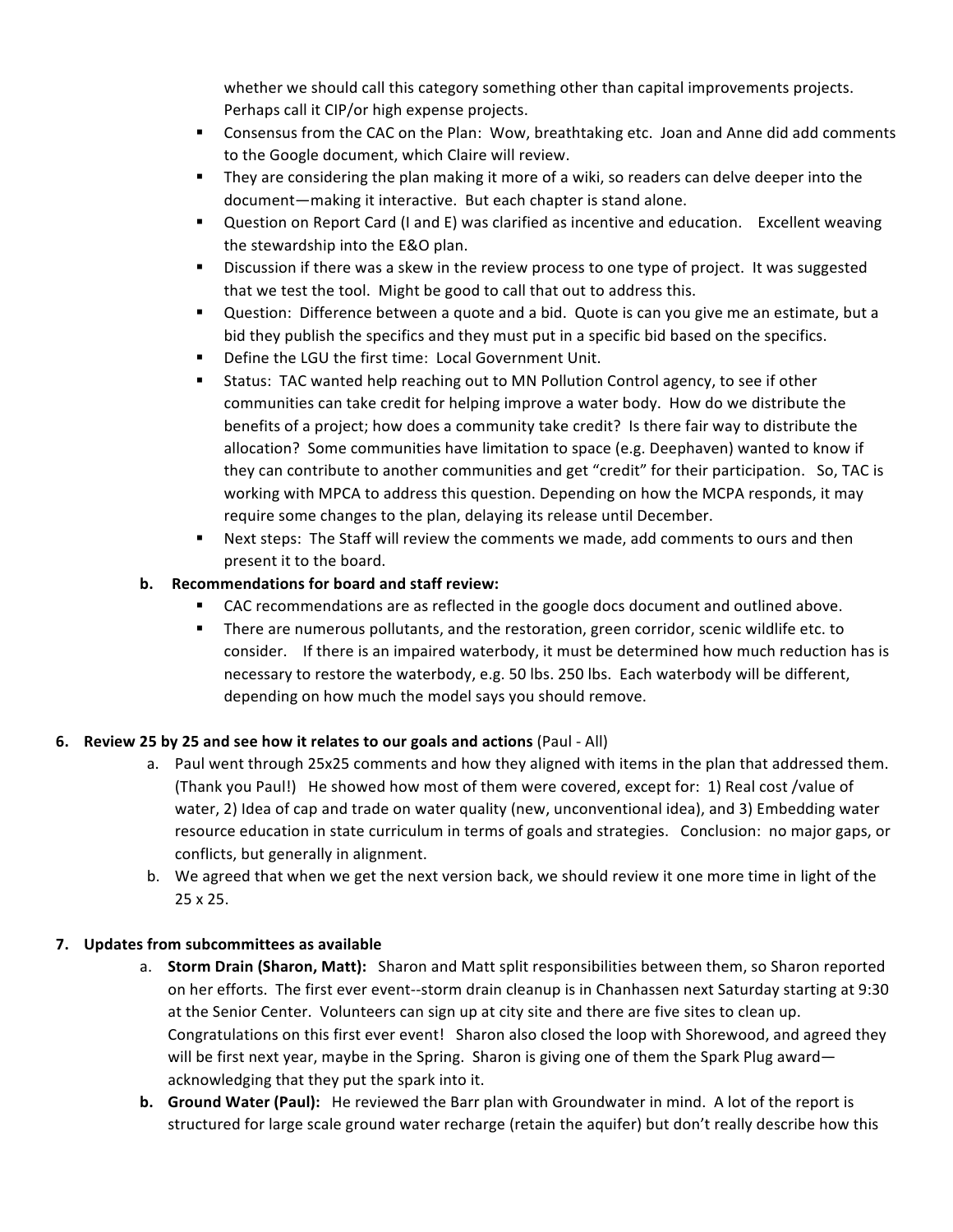works in a mostly urban area. He has heard of other markets where they do this on a watershed district—e.g. in California on a much larger scale (square miles, not the small couple of acres that we do). We don't have large scale projects, like taking over a whole soccer field and making a project. He will give his to Claire and Scott. There will be ongoing groundwater programs, so these comments would be incorporated there as well.

- **c. Sock (Anne):** She continues to pester Minnetonka, without much success. They responded that they consider the 8-inch socks unsafe, and don't want them in the street, unsafe. She is working with the DNR to try to come up with another solution e.g. filter bags. The problem with this is that you must pick up the grate and empty them, but they weigh 70 pounds, so this is not a practical solution. Anne suggested that they consider the 4-inch sock, and she is waiting to hear back.
- **d. Speaker's Bureau (Joan):** Gathering materials that already exist, from Rochester, Freshwater Society and Michelle. Will begin in more earnest in early December, for content review/editing in Jan/Feb. Paul: Suggested look at USGS site. Also note that Leslie works at the Freshwater Society.
- **e.** Lake Associations (David): Dorothy was the lead, and needs to be replaced, so Dave will lead with Pete's help. Dues and activities vary by association.

# 8. **Minnesota Association of Watershed Districts Conference (MAWD) (David, Sharon - All)**

- **a.** Sharon and David are going to this conference and we have budget to send two more. Let Michelle know if you are interested in going. Most of the sessions have handouts, but they don't cover everything, and a few are available online. Sharon and Dave will both send what sessions they are planning to attend, so we can provide input on the following:
	- What sessions will we want to and be able to attend?
	- What sessions will we want to report back on
- b. Please provide feedback on what sessions you want covered, before the next meeting—or attend!

# **9.** Applications for CAC Members (David, Michelle)

- a. There will be new forms which are still being worked on. The CAC picked up on the discussion at the Board about adopting three-year terms. We considered level of commitment, and the value of having people have different terms, so we have some continuity. Some expressed concern about having a three-year commitment for the first term. Others suggested that the first term could be one year if the candidate desires, and if not then three years, and renew for three years or even having one third on each of a 1, 2 or 3-year term. When then focused on what problem this was trying to solve, and what the benefit would be. From the Board notes, it appears that the big concern was continuity, but that has not been a problem for the CAC, historically. Also, we are concerned that such a long term may reduce the number of qualified candidates who apply. We reached consensus that it does not appear to be a problem and we see no reason to change the existing one-year terms.
- **b.** We will all need to reapply: The CAC understands, and just asks that the Board makes it simple to reapply.
- **c. Feedback:** A motion was made by Joan, seconded by Jim, to provide this feedback to the Board. See the section at the top of these minutes, providing our feedback to the Board of Managers.

### **10.** Dates for remaining CAC meetings in 2017 and agenda items for our next meeting (Nov 20<sup>th</sup>) (All)

**a.** Agree to do Nov. 20 meeting as scheduled. Will determine date for December next month.

### **11. Upcoming events**

- a. Chanhassen storm water event: October 21, 9:30 to 12;00 Chanhassen City Center/Senior Center
- b. Board Workshop and Regular Meeting, November 1st, 5:30 PM, 18681 Lake Drive East